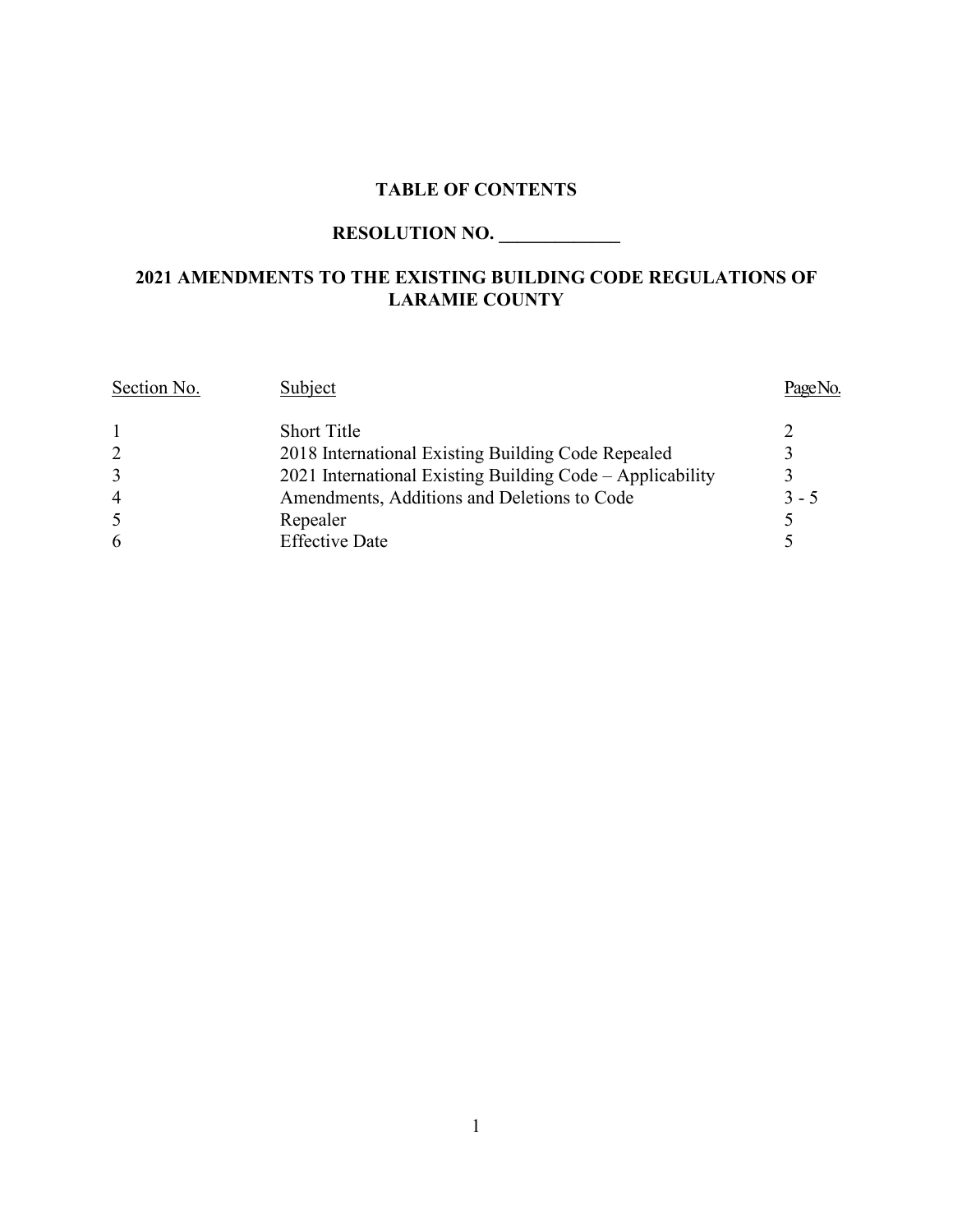#### **RESOLUTION NO. \_\_\_\_\_\_\_\_\_\_\_\_\_\_\_**

**A RESOLUTION AMENDING THE EXISTING BUILDING CODE REGULATIONS OF LARAMIE COUNTY BY REPEALING THE 2018 EDITION OF THE EXISTING BUILDING CODE AND REPLACING WITH THE 2021 EDITION OF THE EXISTING BUILDING CODE WITH MODIFICATIONS.**

**WHEREAS,** Wyo. Stat. §§ 18-5-201 and 18-5-301 authorize Laramie County, in promoting the public health, safety, morals and general welfare of the county, to regulate the subdivision, use, location, design of land and buildings in unincorporated Laramie County; and

**WHEREAS**, Laramie County has been granted local enforcement authority by the Wyoming State Fire Marshall; and

**WHEREAS,** Wyo. Stat. § 35-9-121 authorizes Laramie County to adopt electrical, mechanical and building codes applicable in unincorporated Laramie County establishing minimum regulations governing the conditions and maintenance of all property, buildings and structures essential to ensure that property, buildings and structures are safe, sanitary and fit for occupation and use; and

**WHEREAS,** Wyo. Stat. § 35-9-121 the State Fire Marshal has delegated interpretation and enforcement as well as transfer of jurisdiction for same from the State of Wyoming for fire, building, existing building standards and electrical safety standards as well as sole plan review authority in accordance with Wyo. Stat. § 35-9-107(a)(iv) to Laramie County; and

**WHEREAS,** Wyo. Stat.  $\S 35-9-121(a)(ii)$  requires counties where local enforcement has been granted to adopt new standards within six months of the adoption by the State of Wyoming; and

**WHEREAS**, the State of Wyoming adopted the 2021 edition of the International Building Codes, including the 2021 edition of the Existing Building Code and the State adopted these new standards on July 1, 2021; and

**WHEREAS**, the Laramie County Board of County Commissioners find remaining a local enforcement authority is important to the health, safety and welfare to citizens of the County, and wish to continue to act as the local enforcement authority under State Statute; and

**WHEREAS,** the Laramie County Board of County Commissioners has complied with the requirements of Wyo. Stat. § 16-3-103(a) by providing an opportunity for public comment and a public hearing.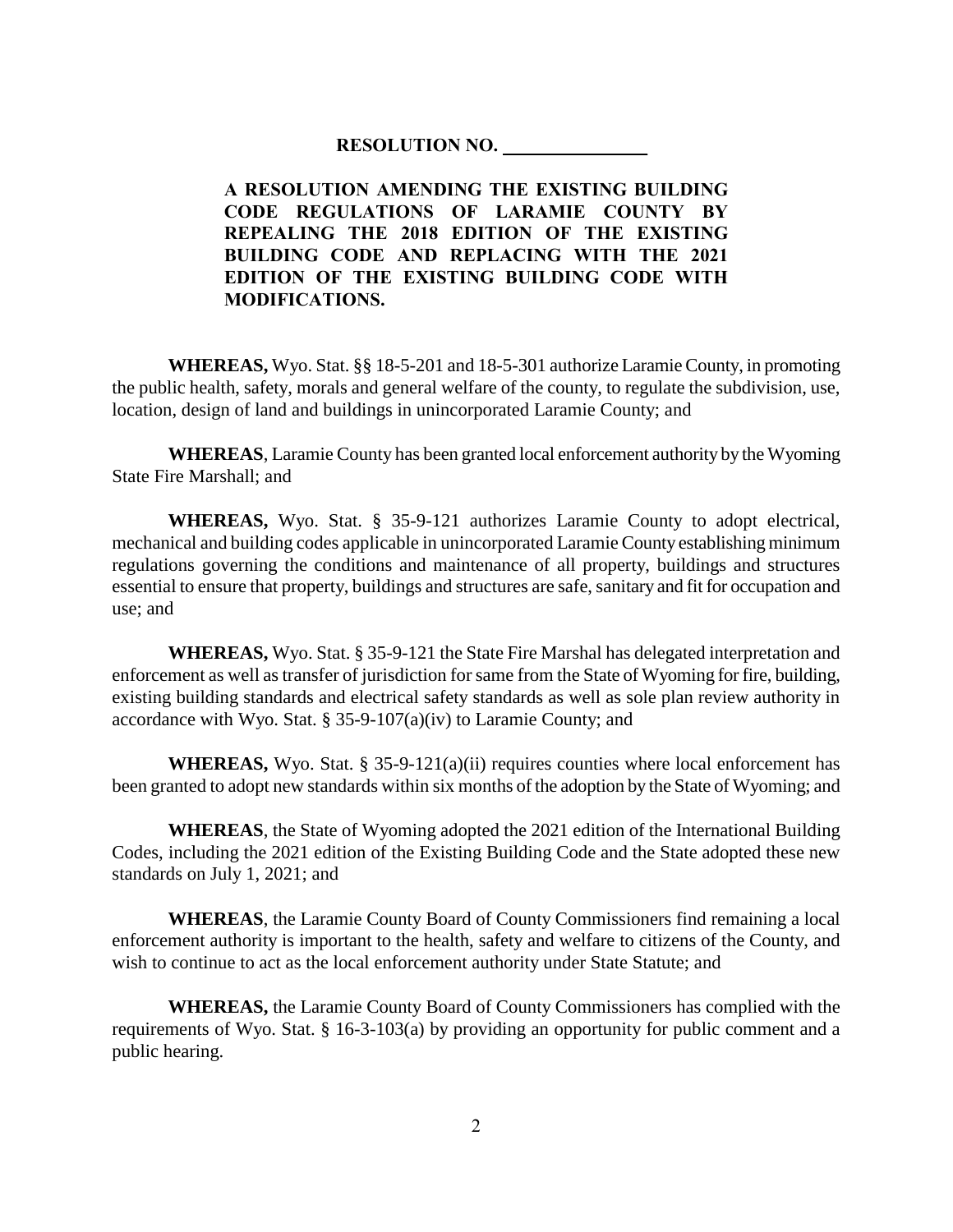### **NOW THEREFORE BE IT RESOLVED BY THE GOVERNING BODY OF LARAMIE COUNTY, WYOMING**, as follows:

Section 1. Short Title. The Regulations adopted by this resolution shall be known as the "2021 Amendments to the Existing Building Code Regulations of Laramie County".

Section 2. 2018 Code Repealed. The 2018 edition of the Existing Building Code and amendments thereto, which were adopted and amended as the "Existing Building Code Regulations of Laramie County" are hereby repealed and replaced as follows.

Section 3. 2021 Edition of the International Existing Building Code Adopted. The Board of County Commissioners for Laramie County, Wyoming, for the purpose of prescribing regulations that provide a reasonable level of life safety and property protection from the hazards of fire, explosion or dangerous conditions in buildings, structures and premises and to provide safety to fire fighters and emergency responders during emergency operations and providing for the issuance of permits and collection of fees therefore, adopts the International Existing Building Code, 2021 edition, as published by the International Code Council, Inc., and the whole thereof, save and except such portions as are herein deleted, added, modified, or amended. A copy of the code has been filed in the office of the County Clerk, and the same is hereby adopted and incorporated as fully as if set out at length herein and from the date of adoption. These provisions shall be controlling within the unincorporated areas of the County.

Section 4. Amendments, Additions, and Deletions. The following sections of the International Existing Building Code, 2021 edition, as published by the International Code Council, Inc., and the whole thereof, save and except such portions as are herein deleted, added, modified, or amended to as follows:

A. **Section 101.1 Title** shall read as follows:

These provisions shall be known as the Existing Building Code of Laramie County, and shall be cited as such and will be referred to herein as "this code."

B. **Section 103.1 Creation of agency** shall read as follows:

The department of building safety for purposes of these Existing Building Code Regulations shall be the Laramie County Planning and Development Department. The official in charge thereof shall be known as the building official.

- C. **Section 103.2 Appointment** is deleted in its entirety.
- D. **Section 105.1.1 Annual Permit** is deleted in its entirety.
- E. **Section 105.1.2 Annual Permit Records** is deleted in its entirety.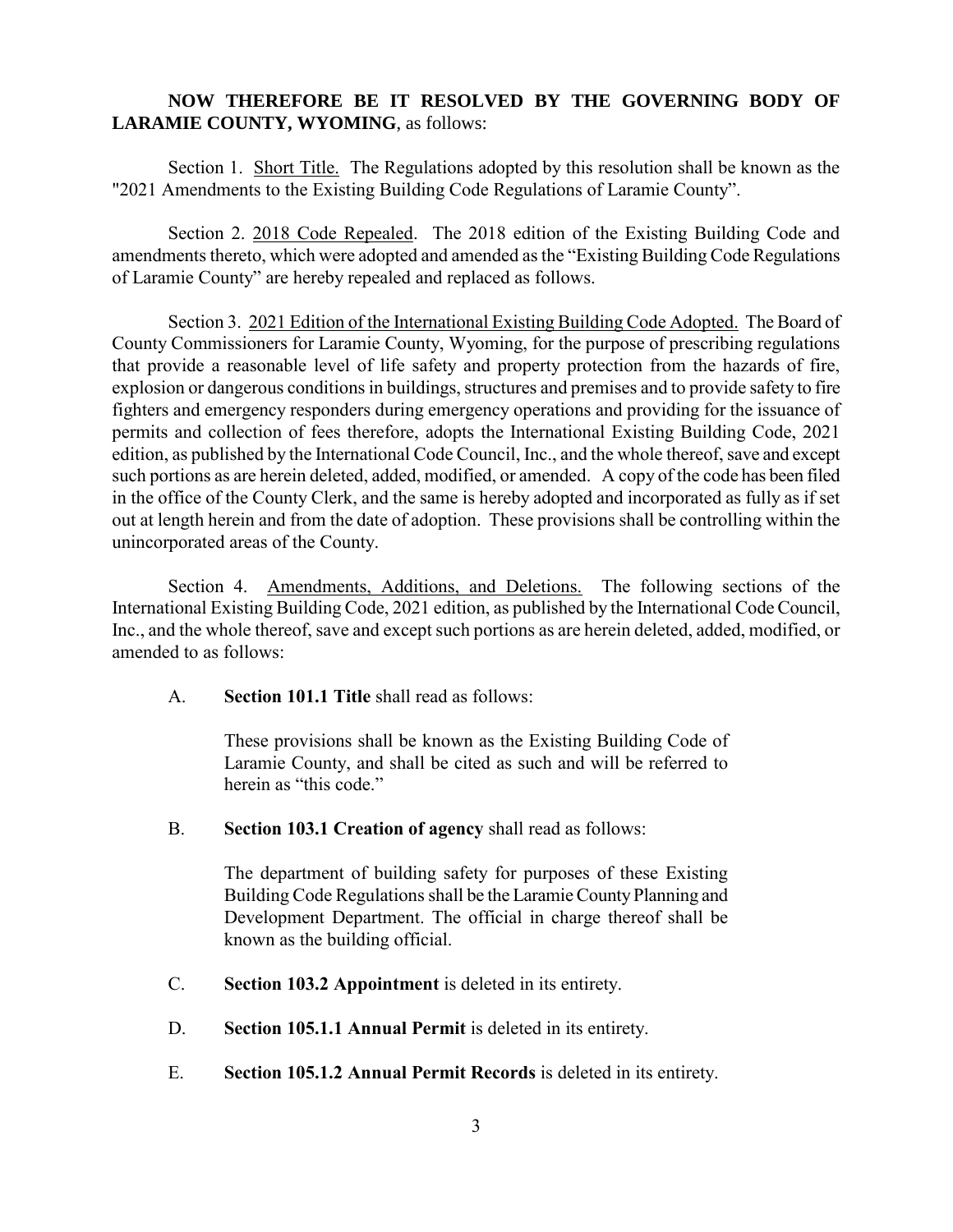#### F. **Section 108.2 Schedule of permit fees** shall read as follows:

The schedule of fees are those fees adopted and published by the Laramie County Board of County Commissioners each July 1.

#### G. **Section 108.6 Refunds** shall read as follows:

The building official may authorize refunding of any fee paid hereunder which was erroneously paid or collected. The building official may authorize refunding of not more than 80% of the permit fee paid when no work had been done under a permit issued in accordance with this code. The building official may authorize refunding of not more than 80% of the plan review fee paid when an application for a permit for which a plan review fee has been paid is withdrawn or canceled before any plan reviewing has been done. The building official shall not authorize refunding of any fee paid except on written application filed by the original permittee not later than 180 days after the date of fee payment.

#### H. **Section 112.1 Means of Appeals, General;** shall read as follows:

The Board of Appeals for purposes of these regulations shall be the board of appeals as established by the Laramie County Board of County Commissioners. The establishing resolution by Laramie County for the Board of Appeals shall govern the membership and procedures of the board. A final decision by the board of appeals shall be final for purposes of the Wyoming Administrative Procedures Act.

#### I. **Section 113.4 Violation penalties** shall read as follows:

Any person violating any provision of these regulations shall be deemed guilty of a misdemeanor. Each and every day or portion thereof during which a violation of any provision of such regulations is committed, continued or permitted shall constitute a separate offense. Upon conviction, such person may be punished by a fine of not more than Seven Hundred Fifty Dollars (\$750.00) for each offense. (Wyo. Stat. §§ 18-5-201 through 18-5-207) and/or pursuant to the penalty provisions of Wyo. Stat. § 35-9-130 (as amended).

#### J. **Section 114 Stop Work Orders** shall read as follows:

Upon notice from the code official that work is being performed contrary to the provisions of this code or in a dangerous or unsafe matter, such work shall immediately cease. Such notice shall be in writing and shall be given to the owner of the property, the owner's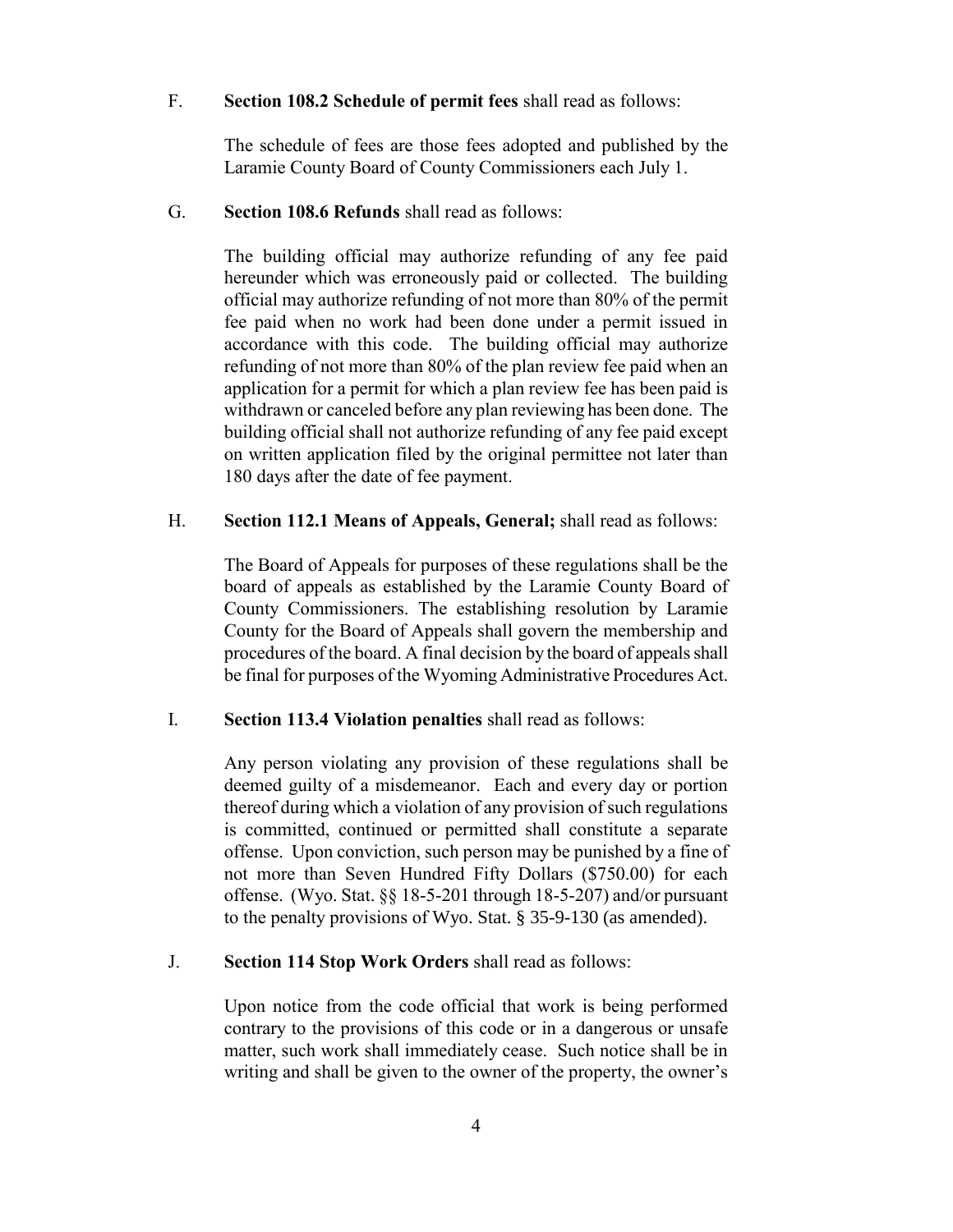authorized agent, or the person doing the work. The notice shall state the conditions under which work is authorized to resume. Where an emergency exists, the code official shall not be required to give a written notice prior to stopping the work. Any person violating a stop work order issued in accordance with these regulations shall be deemed guilty of a misdemeanor. Each and every day or portion thereof during which a violation of any provision of such regulations is committed, continued or permitted shall constitute a separate offense. Upon conviction, such person may be punished by a fine of not more than Seven Hundred and Fifty Dollars (\$750.00). (Wyo. Stat. §§ 18-5-201 through 18-5-207) and/or pursuant to the penalty provisions of Wyo. Stat. §§ 35-9-130 (as amended).

K. **Chapter 17 Exceptions** is created to read as follows:

**Section 1701.** These Regulations shall not apply to any of the following:

- 1. Agricultural structures as defined by the 2021 International Building Code;
- 2. Mines and their appurtenant facilities, oil field operations, petroleum refineries and liquefied petroleum gas facilities;
- 3. Railway shops, railway buildings (except those used for public assembly, cafeterias, dormitories, etc), rolling stock and locomotive equipment;
- 4. Automotive equipment employed by a railway, gas, electric or communication utility in the exercise of its function as a public utility;

Section 5. Repealer. If any section, subsection, sentence, clause, or phrase of this resolution is, for any reason, held to be invalid, such decision shall not affect the validity of the remaining portions of this resolution.

Section 6. Effective Date. These International Existing Building Code Regulations of Laramie County and amendments shall become effective on January 1, 2022.